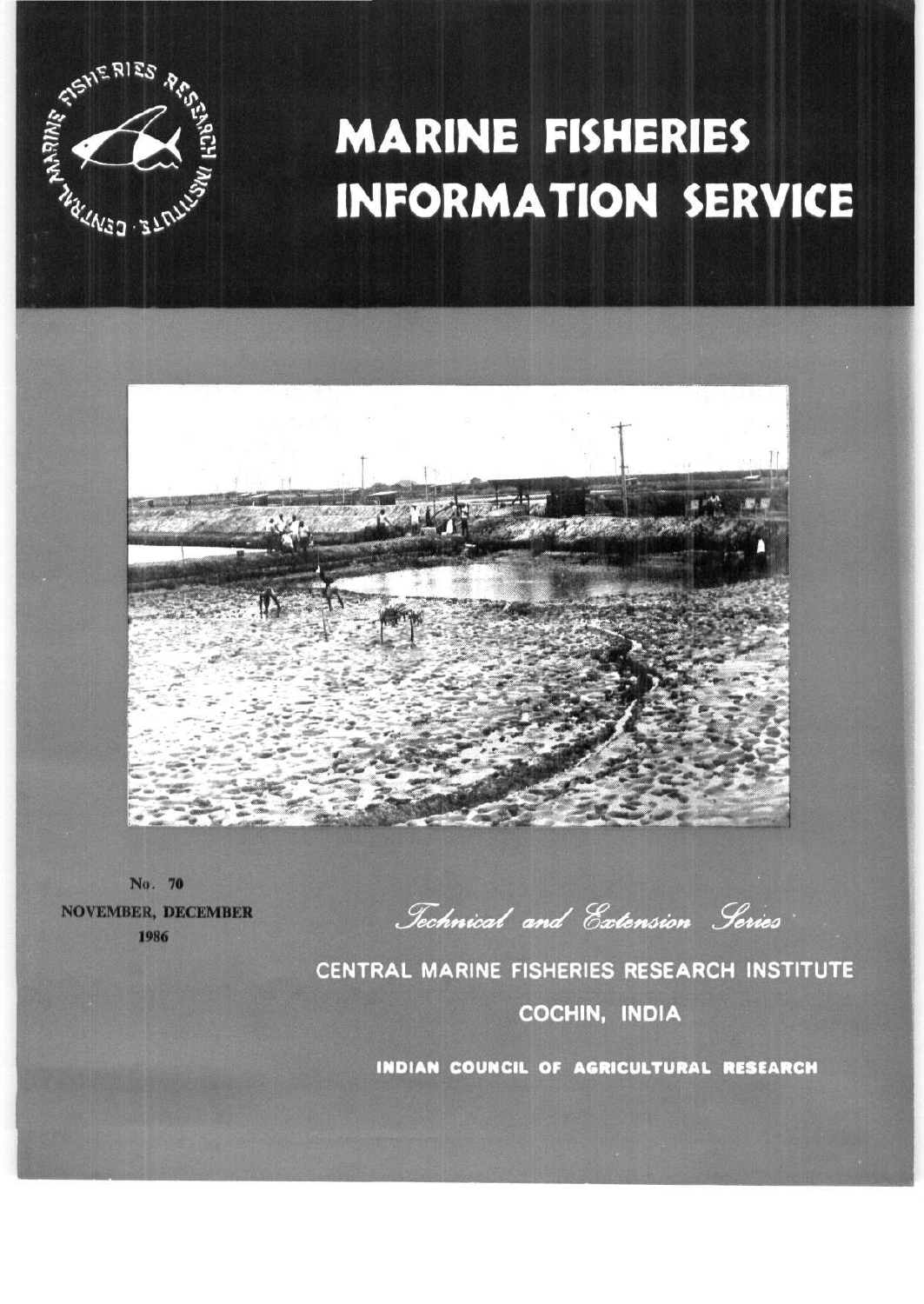# **DISTRIBUTION, HABITS AND HABITATS OF PALINURID LOBSTERS AND THEIR LARVAE**

# **R. Raghu Prasad\*\***

*Central Marine Fisheries Research Institute* 



Photo courtesy: Mr. M. Kathirvel

•Emeritus Scientist, ICAR. • Present Address: Ground Floor Flat, Saigeeth Apartments, 21 -Thirumurthy Street, T. Nagar, Madras-600 017.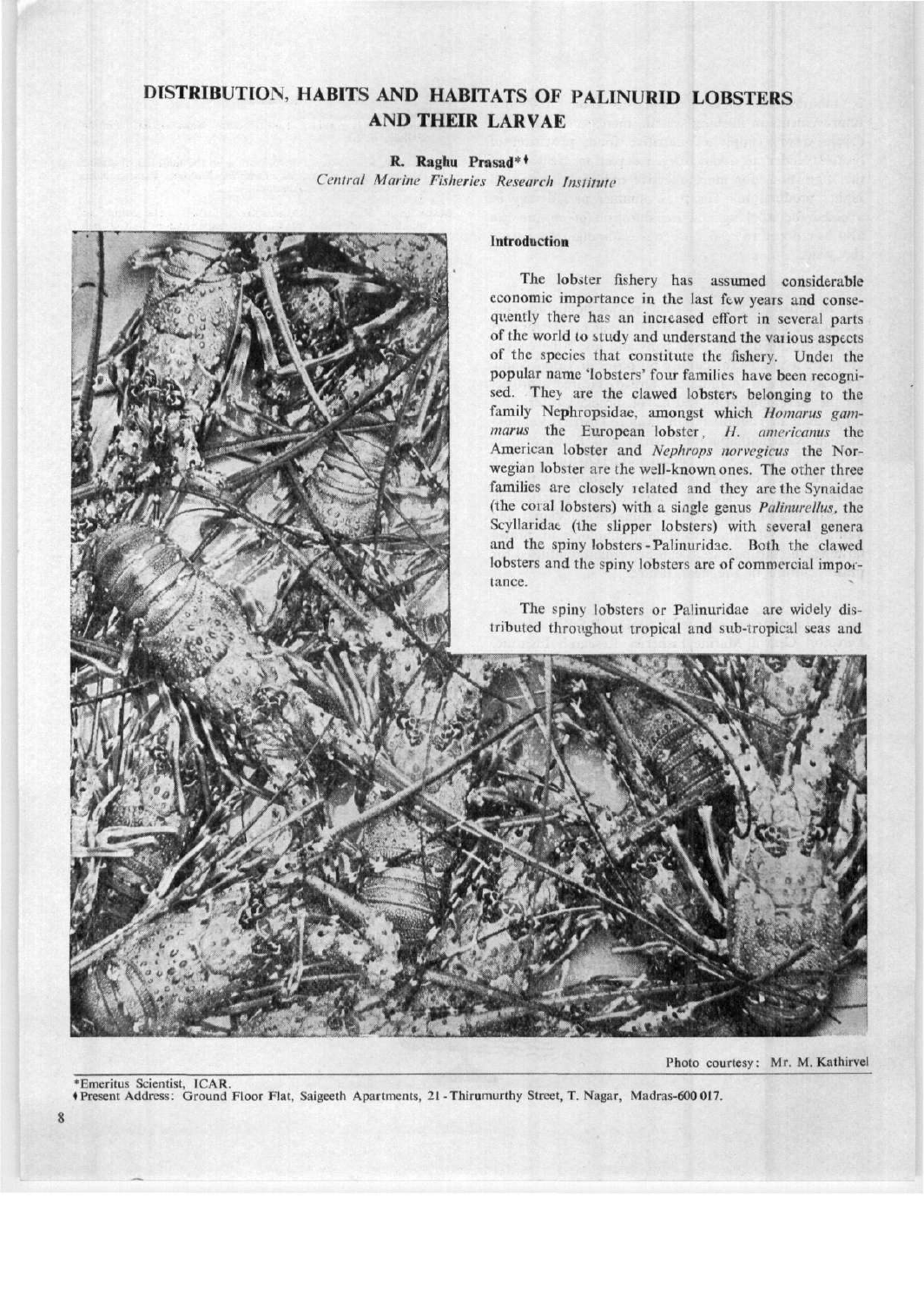by limiting the stocking density to about 70,000/ha. Improvements in flushing system, increase in the watei depth. steady supply of nutritive food, provision of 'water blender' to avoid oxygen depletion are some of the suggestions for more effective implementation and higher production. The psak summer period may be avoided for stocking and the duration of culture can also be reduced to realize a better economic return from the yield.

In Japan 70 percent of the prawn ponds are converted salt pans. About 1,20,000 ha of brackishwaters in the form of disused salt pans and low lying coastal areas are available foi culture purposes in Tamil Nadu. The Government of India has already cleared a project for the development of 150 ha of brackishwater area for farming in Thondikadu in Tanjore District, Vahnokkam in Ramanathapuram Distiict and Pinnakayal in Tirunelveli District or in Pulicat Lake (Dixitulu, 1986). Realising their commercial value, a number of private farmers have just started prawn culture practices in salt pan areas in Palayakayal, Pinnakayal, Vaipar and Vembar. With the available technology in prawn farming, the salt pan areas can be profitably utilised for prawn culture in the near future.

The authors are grateful to Dr. P.S.B.R. James, Director, Central Marine Fisheries Research Institute, Cochin for his keen interest and encouragement given to this work. Thanks are due to the Marine Products Export Development Authority for the supply of pelletized food at subsidised rates. The Manager of the farm wishes to record his sincere thanks to Dr. M. Sakthivel, Director, M.P.E.D.A. for all co-operation and help offered by visiting personally the culture site. Enthusiastic support given by Shri K. Nagappan Nair, Officer-in-Charge, Tuticorin Research Centre of CMFRI is gratefully acknowledged.

#### **REFERENCES**

- DIXITULU, J.V.H. 1986. Tamil Nadu News letter. *Fishing Chimes,* 6: 61.
- MARICHAMY, R. 1986. Prawn farming in the tidal flat of Kallar estuary. *Nat. Symp. on Estuarine Biology,* Parangipettai, 26-28 October, 1986, Abstract No: 22.
- MARICHAMY, R AND S. RAJAPACKIYAM 1982. The culture of milkfish, mullet and prawn in an experimental marine fish farm at Tuticorin. *Proc.Symp. Coastal Aquacultwe,* **1**: **256-265.**
- **MOHAMED, K. H., M. S. MUTHU AND R. MARICHAMY 1980.**  Laboratory bred prawns from Narakkal cultured in salt pan reservoirs at Tuticorin - a success story. *Mar. Fish. Infer. Serv..* T & E Ser., No. 26: 3-5.
- MuTHU, M. S. 1980. Site selection and types of farms for coastal aquaculture of prawns. *Nat. Symp. Shrimp Farming, Bombay,* 16-18 August, 1978, pp. 97-106.
- NAIR, R. V., P. BENSAM AND R. MARICHAMY 1974. Possibilities of marine fish culture in the salt pan areas of Tuticorin. *Indian J. Fish.,* **21:** 120-126.
- RAO, G. SUDHAKARA AND K. A. NARASIMHAM 1978. Prawn culture in salt pans at Nellarevu in Andhra Pradesh in 1974. *Bull. CMFRI.* **No. 28.**
- SHIGUENO, K. 1972. Problems of prawn culture in Japan. Coastal Aquaculture in the Indo-Padflc Region. FAO Fishing News (Books) Ltd. London, pp. 282-312.
- SRIRAMAN, K. AND S. ANANTHANARAYANAN 1986. Culture of *Penaeus monodon* with different stocking densities. *Nat. Symp. on Estuarine Biology,* Parangipettai, 26-28 October, 1986, Abstract No. 16.
- SULTAN, K.M.M., R. SOUNDARARAJAN AND T. FRANKUN 1973. **Shrimp culture made easy.** *Proc. Seminar on mariculture and Mechanised Fishing. Madras,* **28-29 November, 1972,**  pp. 103-104.
- SUSEELAN, C. 1975. The prawn culture practices in salt pan reservoirs at Manakudy near Cape Comorin. *Bull. Dept. Mar. Sci., Univ. Cochin,* **7** (3): **477-486.**
- UNNrrHAN, K.A. 1985. Prawn seeds and stockings. A guide to prawn farming in Kerala. CMFRI Spl. Publication, **21: 43-58.**
- VENKATESAN, V. AND VICTOR CHANDRA BOSE 1982. Observations on the culture of tiger prawn *Penaeus monodon* Fabricius in brackishwater ponds. *Proc. Symp. Coastal Aquaculture,* **1:**  146-150.
- VICTOR CHANDRA BOSE, S. AND V. VENKATESAN 1982. Prawn and fish seed resources of Matakanam Estuary. *Proc. Symp. Coastal Aquaculture,* **1: 196-201.**

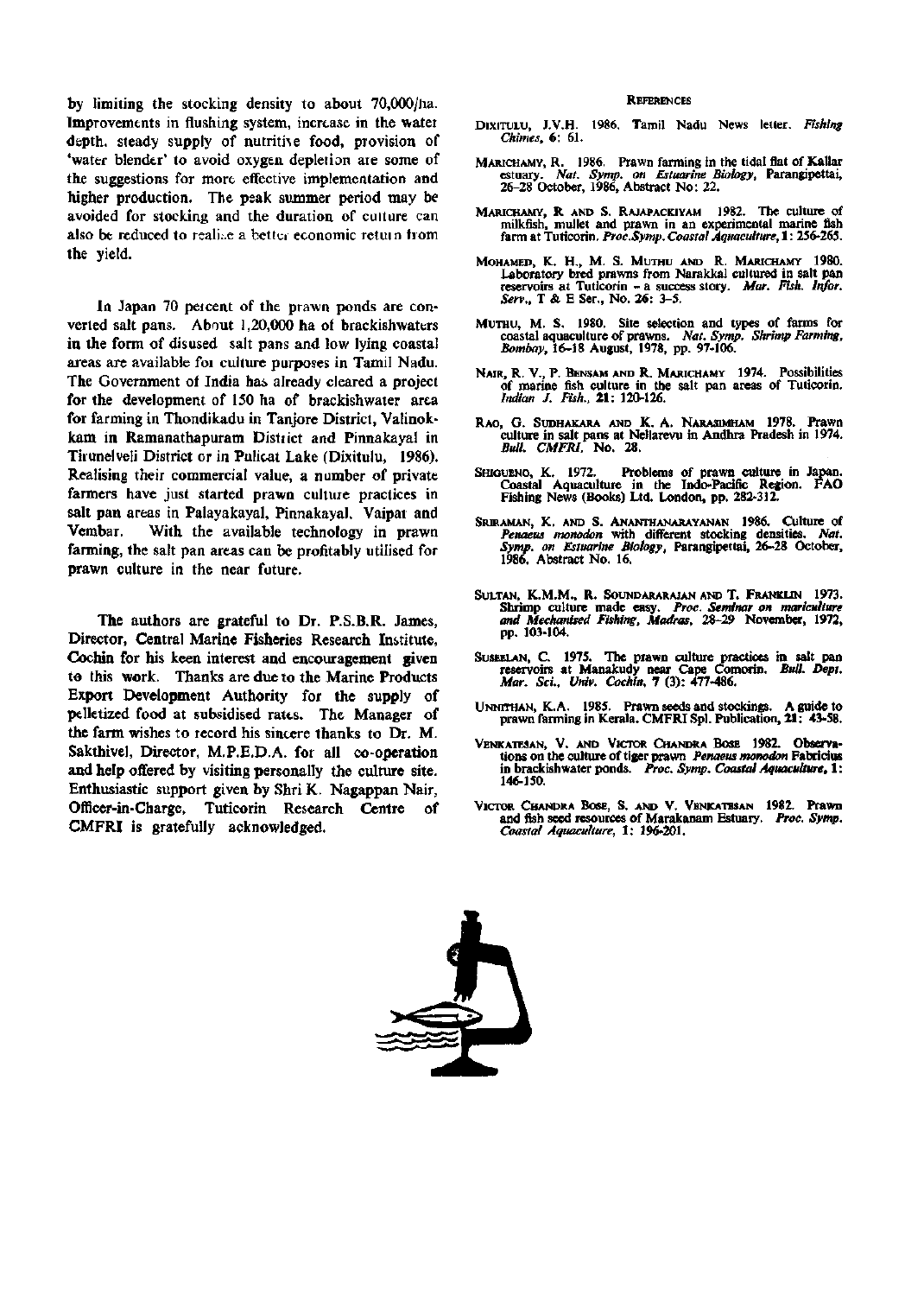a few species occur in temperate wateis also. The Family Palinuridae consists of nine genera and all these are represented in the Indian Ocean. Altogether eighteen species belonging to 9 genera have been recorded from the Indian Ocean. Of these, seven species *viz., Panulirus homarus, P. ornatus, P. versicolor, P. polyphagus, P. penicillatus, P. longipes* and *Puerulus sewelli* are common in the Indian waters. *P. sewelli*  is known to occur in commercially exploitable quantities in the deeper waters especially off the coast of Kerala. The results of recent exploratory fishing conducted by the Integrated Fisheries Project have indicated the occurrence of large quantities of *Palinustus mossambicus* also in the deeper waters of the southwest coast of Kerala. The commercial possibilities of exploiting this species are, however, not known. This makes eight species of pahnurids ot commercial importance. Amongst the six species of Panulirus, all of which are inhabitants of shallow waters especially rocky areas or where there are extensive coral reefs which offei suitable retreats, only four species form the mainstay of the commercial fishery. These are *P. homarus, P.polyphagus, P.ornatus* and *P.versicolor* and details of the distribution of which are given together with the distribution of *Puerulus sewelli* and *Palinustus mossambicus* with the description of species at the end.

#### Habits and habitat

#### *Habits*

Spiny lobsters are shelter dwellers and include singular or multiple den residency and show definite homing patterns. Most of the species do not undertake extensive migrations. They are nocturnal foragers and generally begin to feed at dusk, are gregarious and return to their dens before dawn. According to Kanciruk (1980) "Interactions between environment (temperature, light, photoperiod, salinity *etc.)* and palinurid behaviour are complex, and evidence indicates that such environmental parameters strongly affect activity patterns, migratory movements, reproduction, growth and regional and local distribution. Based on current research, the most important of these factors seems to be light (controlling activity patterns) and temperature (influencing or triggering migratory behaviour and breeding activity)."

# *Habitat*

Although these lobsters enjoy wide distribution, there are clear evidences to show that most species prefer particular regions or habitat. There is a great variation

in the habitat preference of adult lobsters and it may vary from the inteitidal zone to great depths of the ocean characterised by mud-ooze substrate and perpetual darkness. It is generally believed that the adult lobsters do not undertake long migrations. Studies carried out by Mohamed and George (1967) on the migratioh of *P. homarus* showed extremely limited movements. It is, however, reported that *P. ornatus* undergoes mass migration between habitats which explains the significant contrast between the habitats of the juveniles and adults of this species. "The most characteristic feature of the habitat of many of the palinurids is the residence area or den. Dens are not usually constructed by the Palinuridae but are opportunistically chosen from the surrounding habitat. The burrowing ability of most Palinuridae is usually assumed to be minimal." Except in a few regions, detailed studies on the habitat preferences of lobsters have not been carried out. Some of these studies have indicated that there are 'true home dens' to which individual lobsters will repeatedly return after their nocturnal foraging. The available information has been compiled by Kanciruk (1980). In regard to the four species, which contribute mainly to the lobster fishery of India, Prem Kumar and Daniel (1975) have given a detailed account of their distribution pattern in the Indian region.

*P. ornatus:* It occurs in appreciable quantities along the southeast coast of India where they constitute a good fishery. The species has been recorded from other regions also along the coast of India.

*P. polyphagus:* This species although recorded from both the coasts of India, is more common along the west coast particulaily the northwest coast of India forming a good fishery. Chopra (1939) has, however, stated that this is the only species of lobster of commercial importance off Calcutta.

*P. versicolor:* Although this species also enjoys a fairly wide distribution along the coasts of India and the Andaman and Nicobar islands, it does not contribute significantly to the fishery and is the rarest commercial species.

*P. homarus:* Amongst the four species which contribute to the commercial fishery, this is the mo'st important and forms a good fishery in several places along the coasts of India and the Andaman and Nicobar Islands. The bulk of the fishery is concentrated along the southwest coast of India. Berry (1971) has observed that along the East African coast *P. homarus rubellus*  inhabits the surf zone and is most tolerant to surge and

9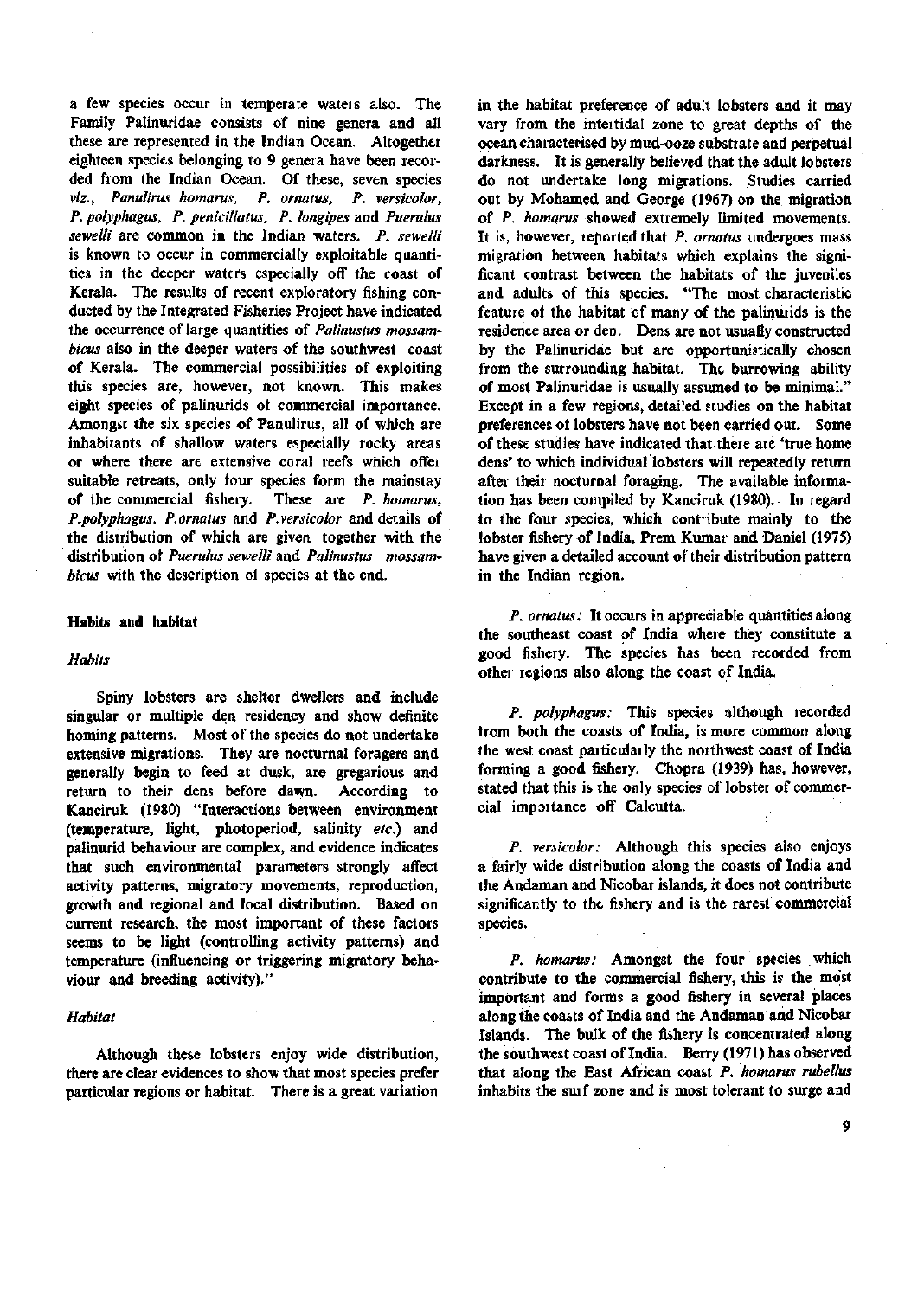turbulence. He also leported that the distribution is correlated to the occurrence of its main tood which is the mussel *Perna perm.* It is interesting to mention here that large-scale settlement of the puerulus stage of *P. homarus* was noticed in the spat collectors kept off the coast of Kovalam (near Madras) for collecting the spat of *Perna viridis.* This may indicate that in this region also mussels constitute the main food of the puerulus as well as the adults of *P. homarus.* 

*Puerulm sewelli:* This is known to occur in commercially harvestable quantities in the deeper waters off Kerala. So far no attempt has been made to fish them on a commercial basis.

# Larval history

The eggs are attached to the endopodites of the pleopods of the female and no reliable information is available on the time taken for development and hatching of the larvae. In most cases hitching takes place at night. Generally the first larval stage is recognized as the phyllosomi. Some authors have, however, recorded stages earlier to the phyllosoma singe and these have bsen referred to as 'prenaupliosoma', 'naupliosoma' or 'prephyilosoma.' These, whenever present, last only for a few hours before moulting into the phyllosoma. Therefore, some believe that the "prenaupliosoma stage probably represents an embryonic form occurring as a result of premature rupturing of the eggs in most species, although the finding of prenaupliosomi of P. argus in the plankton by Sims (1965) shows this is not universal" (Phillip: and Sastry, 1980). In regird to ths species occurring in Indian waters the only record of a free larval stage prior to phyllosoma is that of Deshraukh (1968) who observed in *P. dasypus*  $\neq$  *homarus*) a larval form different from the naupliosoma and phyllosoma and suggested the name 'prephyilosoma.'

Phyllosoma larvae, as the name indicates have flat and leaf-like body. They are transparent, have long legs and protuberant eyes and have orange-red chromatophores particularly on the coxal segments of the pereopods and between the base of the first and second antennae. The first stage of phyllosoma (Fig. 1) measures from 1.1 to 2.3 mm in body length (from the tip of the abdomen to the tip of the forebody between the eyes) depending on the species. The eyes are thick stalked but unsegmented and are about as long as the first antenna. The first antenna is about one and a half times the length of the second antenna and both are unsegmented. The first maxilliped may be present or absent and the second maxilliped is segmented. The third maxilliped is biramous with setose exopodite. There are three pereopods of which the first two are biramous with setose exopodites. The abdomtn is



Fig. 1. First stage phyllosoma larva of Panulirus homarus (Linn.) (Photo courtesy: Mr. M. Kathirvel).

unsegmented. The shape of the cephalic shield varies from species to species. Differences have been observed by many workers between the larvae reared in the laboratory and those obtained from plankton.

The specific identification of the phyllosoma larvae has been a major problem especially in regions where there are several species of lobsters co-existing. The identification in most cases therefore, his been based on circumstantial evidence relating to the intensity of larval population and the abundance of particular species. Positive species identification is possible either through laboratory hatched larvae or from the last stage of phyllosoma metamorphosed into the puerulus stage



Fig. 2. A group of advanced phyllosoma larvae of *Scyllarus* sp. (Photo courtesy: Mr. M. Kathirvel).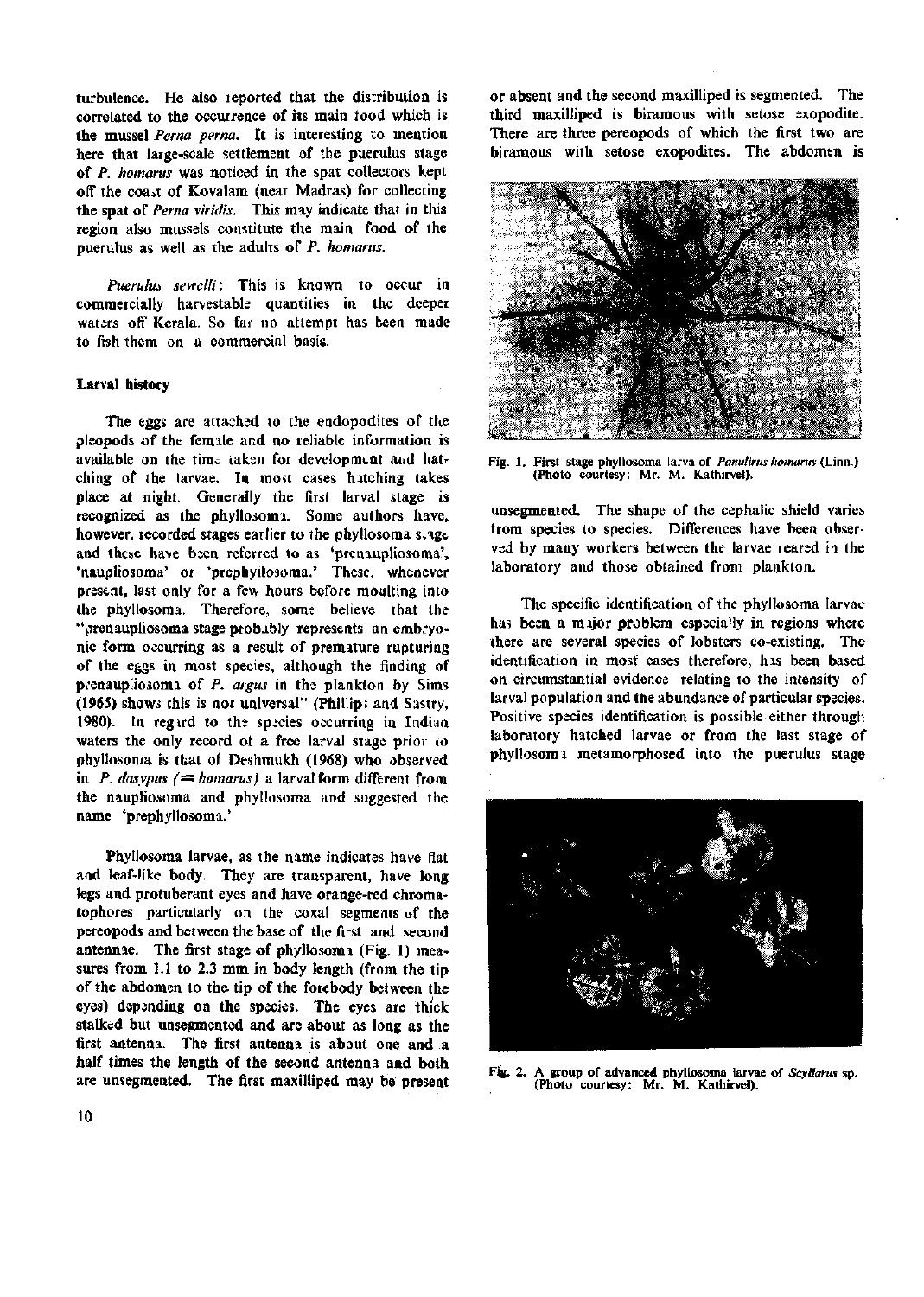in the laboratory whose specific identity could be determined. Out of the different species of lobsters recorded from the Indian Ocean, the first phyllosoma of only six *viz., P.homams, P.omatus, P.polyphagus, P.longipes, P. japonicus* and *Puerulus sewelli* are correctly known. These are based on laboratory hatched larvae. Rearing of these larvae in the laboratory through successive stages has met with relatively little success. The phyllosomas pass through a series of moults and with each moult the larvae increase in size. Each moult, however, does not necessarily mean that there is a concurrent change in the stage of development because laboratory experiments have shown that there may be several moults between successive stages. Different workers have assigned varying number of stages through which the phyllosoma larvae pass trom the newly hatched to the time they metamorphose into the puerulus stage when they start assuming some of the characters of the adults, At this stage they generally change from a planktonic to a settled life and moults into the juvenile stage and assume the morphological features of the adults.

It is believed that in the case of the Indian species there aie about 10 or 12 stages of phyllosoma and that the larval life in different species langes from 3 to about 6 or 7 months. Depending on the species, the last phyllofoma stage varies in length between 30 and 43 mm. In the final stage all the pereopods aie fully developed, the pleopods have become biramous and so also the uropod is fully developed. This last stage of phyllosoma metamorphoses into the puerulus and Gurney (1942) describes this as "the most profound transformation at a single moult known among Decapoda."

# Distribution and abundance of phyllosoma larvae

# *Distribution*

The distribution of phyllosoma is determined by several factois particularly in view of its prolonged larval life and the influence excerted by the prevailing water movements. Most of the studies, however, have shown a greater concentration of phyllosoma along the coast cr near islands. This is to be expected owing to the fact that majority of the species of adult lobsteis inhabit coastal tegions, around islands and coral reefs. It is also generally believed that these larvae are seldom found beyond the geographical limits of the adult populations. In spite of extended planktonic life, during which period they are subjected to varying influence of Water movements, it is interesting that the larvae still remain concentrated in certain restricted areas thereby facilitating the restocking of these regions. Tampi and

George (1975) while studying the International Indian Ocean Expedition collections have remarked that "one of the strange features worthy of notice is the lack of larval specimens in any appreciable numbers along the coastal regions of India and Ceylon. While adults of the palinuiids are piesent in large numbers around Ceylon, southwest and southeast coasts of India contributing to commeicial fishery (De Bfuin, 1960; 1962; George, 1968), the absence of larvae from this region in the collections covering a period oi 5 yeais excepting for a single specimen from the Lakshadweep area is quite intriguing." Attempts have been made to study the mechanisms of larval tiansport and dispersal, and different explanations have been given for the peculiar features of distribution, but still these are not fully understood. The pioblem has to be viewed from the methods of collection, time and area of sampling and more detailed analysis of the larval transport in relation to the hydrological factors of the regions particularly the water movements are required. Phillips and Sastry (1980) have stated that "The overall direction ot the phyllosoma larvae during the larval movements seems to be foituitous, and there is no suggestion that the larvae actually seek to travel in a particular direction. Under tnis assumption the presence of larvae in a water mass has been used by oceanographeis as indications of the origins of that particular water mass (Murano, 1957; Johnson and Brinton, 1963). Laivae released in shallow inshore areas aie typically described as being carried offshore in the particular watermass in which they are released. Thus, while the mechanisms of the return of the larvae back to the coast are not fully understood, their return can be taken as indicating the presence of water movements. The data oh the early phyllosoma larvae of *P. cygnus* show that these larvae are transported offshore by the action of surface wind drift, passing over the top and moving contrary to the direction of the described major circulation of the area. This suggests that caution should be used in the interpretation of the movements of the larvae in relation to pretation of the movements of the latvae in relation to water circulation features, although the basic truth of the statement is unchanged." Phillips (1981) has, however, remarked in the case of phyllosomas of P. cygnus that most of them complete their planktonic period without re-entering the continental shelf waters and that concentrations of the late stage of the larvae have been found in the waters near the edge of the con-<br>tinental shelf.

It is believed by some investigators that the larvae which are carried farthest from the coast and which cannot return to the same area and consequently considered lost may be the source of recruitment to other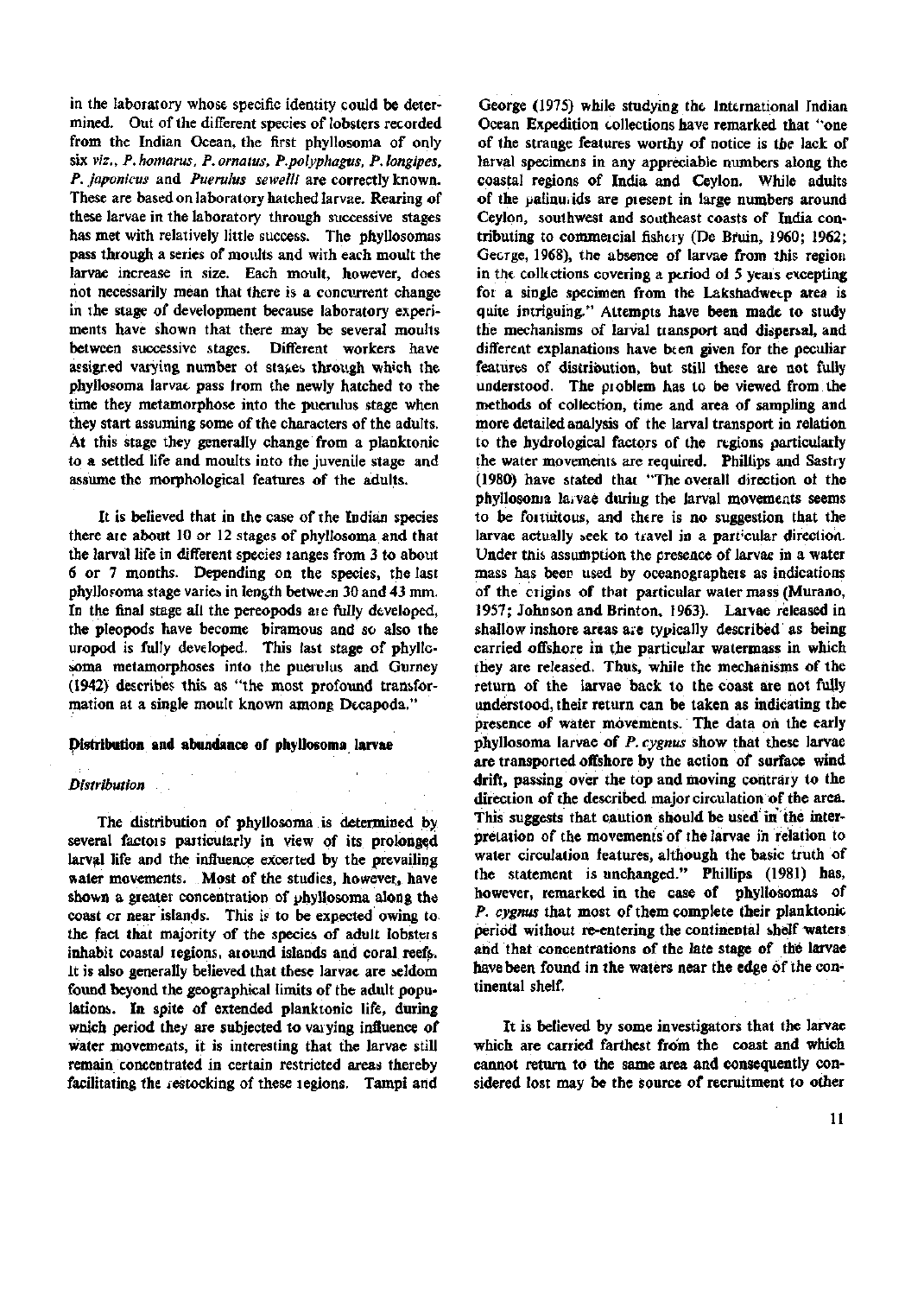areas. This has been observed in the South Florida waters, Australia-New Zealand region and the Madagascar-Southeast Africa region. The ability of the phyllosoma larvae to postpone their metamorphosis into the puerulus stage until they are in the neighbourhood of a suitable benthic habitat has also been mentioned in the literature as a possibility. This may be an inbuilt control mechanism for self preservation.

In the pattern of vertical distribution these larvae show some interesting features. The larvae collected from the Indian Ocean by the DANA Expedition which constitute numerically the best collection, show the quantitative vertical distribution of these larvae. Contrary to the expectations, the maximum number of larvae is found at about 50 m with very few near the surface. They were fairly abundant at 100 m. Their number decreased with increasing depth although fairly large numbers were obtained at 200,300, 500 and 600 m. The occurrence of the I stage phyllosoma of *P. ornatus*  at 2,000 m is difficult to explain and that of IX and XII stages of *P. penicillatus* as far down as 3,500 m is rather interesting. With the available data it is not possible to explain precisely the vertical distribution pattern and the factors influencing this. In general, it could be stated that the majority of the larvae obtained from deeper waters were fairly advanced stages. The study of the oceanographical conditions suggests that the greater concentration of the larvae in the upper 100 m is closely related to the distribution of the pycnocline which acts as an effective barrier for the vertical movements of the larvae. It is also known that intensity of light plays a vital role in the vertical distribution of these larvae, the early stages of which are reported to show a strong photopositive reaction to dim light. In the case of the phyllosoma larvae of *P. cygnus* recent investigations have shown that they perform daily diurnal migrations, rising to the surface at night and descending to lower depths during day time. Therefore, light appears to be an important factor in influencing ngne appears to be an imp

# *Abundance*

In spite of increasing attention being paid to the study of the phyllosoma larvae, no serious attempt seems to have been made to study the abundance and quantitative distribution of these larvae. A large number of species of adults have been recorded from Indian waters but the paucity of their larvae in the regular plankton collections made even in regions where the adults are known to inhabit is somewhat puzzling. This could partly be attributed to the type of net used.

method and time of collection. Ritz (1972) observed that the densities of the early stages of phyllosoma of *P. cygnus* are apparently independent of the plankton biomass but in the case of late stages a correlation between the larval density and the plankton biomass was noticed. Tampi (1973), however, reported that generally "the areas of poor phyllosoma catch coincide with regions of low zooplankton biomass and especially the decapod larvae."

The richest collection of panulirid phyllosomas from the Indian Ocean appears to be the one made by the DANA Expedition during 1928-1930 and described by Prasad, Tampi and George (1975). The larvae have been assigned to 10 species belonging to 4 genera, whereas adults of 10 species belonging to 3 genera have been recorded from Indian waters. It is interesting to note that in the DANA collections as well as the International Indian Ocean Expedition collections studied by Tampi and George (1975) the maximum number of larvae was that of *P. versicolor* although this species does not contribute substantially to the commercial fishery along the Indian coast.

Despite the considerable amount of information that has been gathered on the distribution of the adult lobsters and many workers have been studying the larval history, much more remains to be done to have a complete picture of the life history of this group of crustaceans which have great economic value. Specific identity of the larval stages of most of the species is unknown, the distribution pattern in space and time and the effects of environmental factors on this, their mortality rates and number of stages through which the larval phase is completed, their food and feeding habits and conditions necessary for the phyllosomas to metamorphose into the puerulus stage thereby changing from a planktonic to a benthic life are some of the aspects which require detailed study. It would also be interesting to conduct some experiments to find out whether the normal lengthy larval period could be abridged so that when a complete culture system is evolved considerable time could be saved in producing marketable size lobsters. These data together with the information on the ecology and biology of the adults are essential for the management of this valuable resource.

#### **Description** of **the** species

The following is a brief description of the important distinguishing characters of the different species of palinurids occurring in the Indian waters.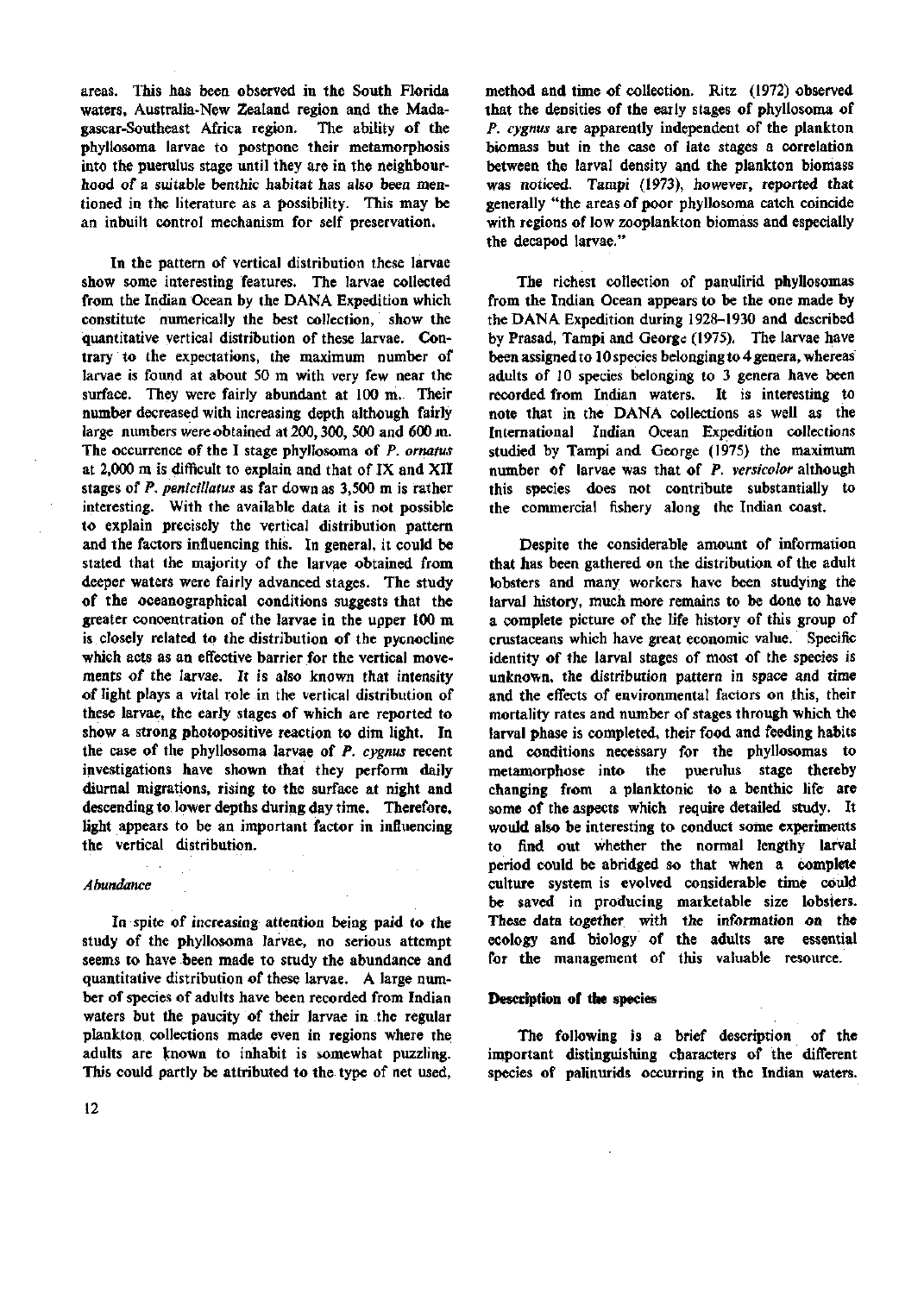#### **Panulirus homarus\*** (Linnaeus)

Synonyms

*Locusta marina* Rumphius *Locusta marina indica* Rumphius *Cancer homarus* Linnaeus *Astacus homarus* Fabricius *Palinurus homarus* Fabricius *Palinurus burgeri* De Haan *Palinurus (Panulirus) dasypus* Heller *Palinurus femoristiga* De Man *'Panulirus burgeri* Bouvier

The antennular plate has four principal spines, the anterior pair being larger than the posterior. In between them there is a group of spinules. The median and lateral spines of the fused coxicerites of the antennae are small and placed almost in a line. One to three spinules may be present in between the median and lateral spines. The exopod of the second maxilliped is with or without a flagellum which if present may vary in its number of segments. The third maxilliped is without an exopod. The abdominal somites have an interrupted or uninterrupted transverse groove, the anterior margin of which is crenulated and with setae.

The colouration is generally bluish grey with numerous minute white dots. A row of six or seven large white spots are present on either side of the carapace. Each abdominal somite has a conspicuous white spot on either side and the walking legs have irregular yellowish-white spots.

#### **Panulirus ornatus\*** (Fabricius)

# Synonyms

*Cancer (Astacus) homarus* Herbst *Palinurus omatus* Fabricius *Palinurus sulcatus* H. Milne Edwards *Panulirus sulcatus* White *Panulirus omatus* Stimpson *Palinurus (Senex) brevipes* Pfeffer Palinurus (Senex) sulcatus Pfeffer *Palinurus homarus* Pfeifer *Panulirus polyphagus* Borradaile

Four principal spines, the anterior pair being larger than the posterior, are present on the antennular plate. Small spinules may be present in between the two pairs of spines. The median spine of the fused coxicerites of the antennae is larger than the lateral spine and the three spines are situated almost on the same line. There are no spinules. The second maxilliped has an exopod without a flagellum but with a tuft of setae, whereas the third maxilliped is without an exopod. Abdominal somites without a transverse groove.

Bluish green in colour, the carapace has pale cream verniculate lines and bright orange spots. Each abdominal somite has a dark blue transverse band with one or two cream coloured oblique spots on the sides. Walking legs alternately banded or marbled with cream and maroon.

# **Panulirus penicillatus\*** (Olivier)

# Synonyms *Astacus penicillatus* Olivier Palinurus penicillatus Olivier *Panulirus penicillatus* White

The antennular plate has four principal spines united at the base, the anterior pair being smaller than the posterior. Rest of the antennular plate is unarmed. The median spine of the fused coxicerites of the antennae is larger than the lateral spines and theie are one or two spinules in between the median and lateral spines. The second maxilliped has an exopod with many jointed flagellum while the exopod of the third maxilliped is without a flagellum. The abdominal somites have an uninterrupted transverse groove, the anterior margin of which is non-crenulated and without setae.

Dark brownish green or brownish pink in colour with numerous orange yellow spots. The entire abdomen is speckled with minute white spots and on top of the 'plate D' a conspicuous white spot is present. There are pale yellow straight or wavy lines along the length of the walking legs.

# **Panulirus polyphagus\*** (Herbst)

Synonyms *Cancer (Astacus) polyphagus* Hetbst *Palinunts fasciatus* Fabricius *Panulirus fasciatus* Milne-Edwards *Panulirus polyphagus* Nobili

The antennular plate with two principal spines situated tar anteriorly and the rest of the plate is unarmed. The median spine of the fused coxicerites of the antennae is large and situated in front of the lateral spines. There are no spinules. The exopod of the second maxilliped has a many jointed flagellum, whereas the third maxilliped is without an exopod. The abdominal somites are without transverse groove.

13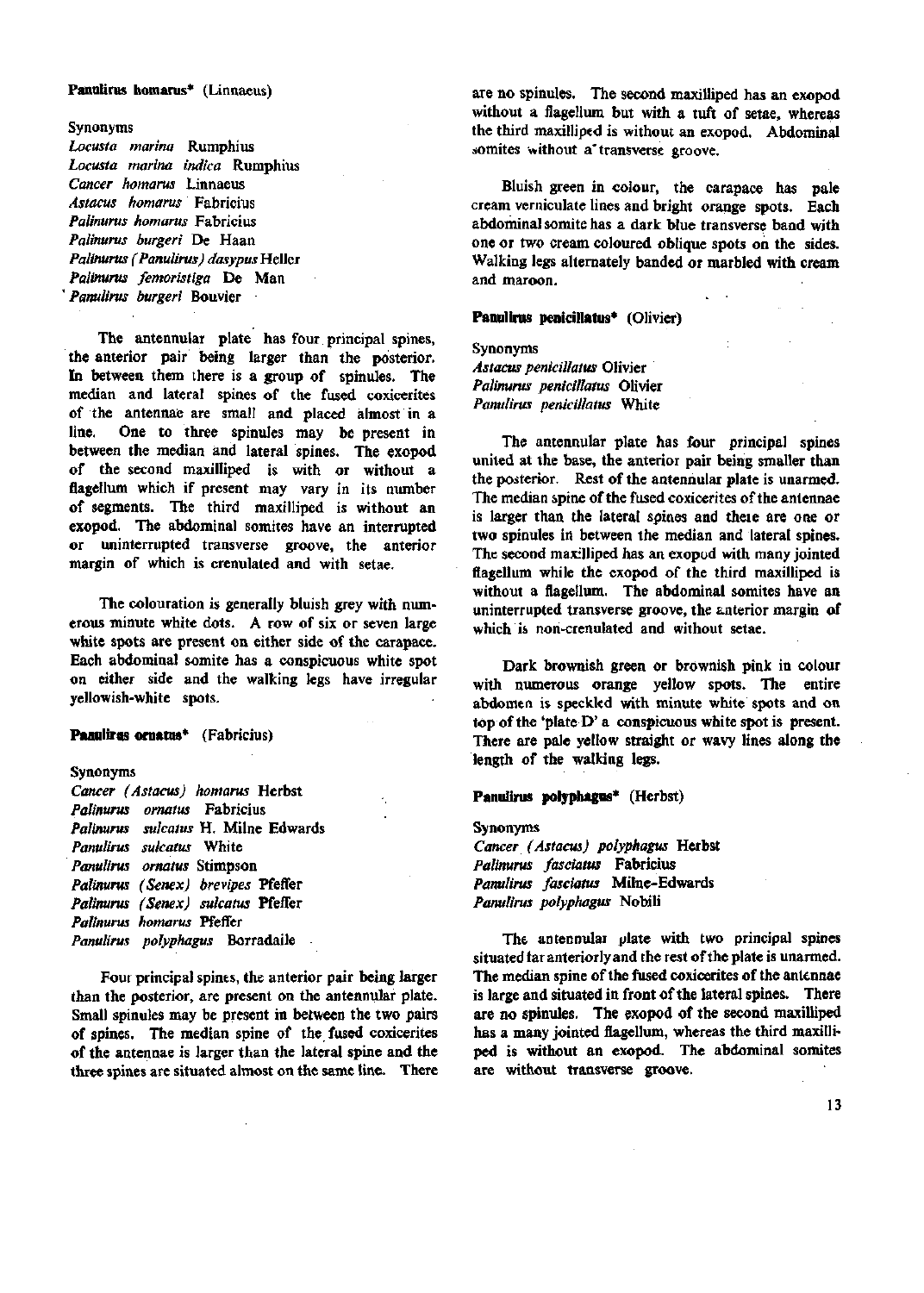Greenish grey or muddy brown in colour with numerous indistinct white spots. A row of six large white spots are present on either side of the carapace. There is a large oblique patch on either side of the first abdominal somite. The hind margin of each abdominal somite has a brown band with a white line in the middle. Yellowish white spots are present on the walking legs.

#### Panulirus versicolor\* (Latreille)

#### Synonyms

*Palinurus versicolor* Latreille *Palinurits taeniatus* Lamark *Palinurus fasciatus* Von Siebold *Palinurus (Panulirus) ornatus* var. *decoratus* Heller *Panulirus dasypus* Ortmann *Panulirus demani* Borradaile *Puer spiniger* Bouvier *Puerulus spiniger* Caiman *Panulirus versicolor* Caiman *Panulirus versicolor* Borradaile *Palinurus ornatus* Rathbun *Panulirus ornatus* Rathbun *Palinurus fasciatus* Musgrave *Panulirus versicolor* De Man

The antennular plate has four principal spines, the anterior pair equal to or larger than the posterior one. Rest of the antennular plate is unarmed. The median and lateral spines of the fused coxicerites of the antennae are large and subequal, the former being in advance of the latter. No spinules are present. The exopod of the second maxilliped has usually a single jointed flagellum. The third maxilliped is without an exopod. The abdominal somites have transverse furrows in the juveniles while these are absent in the adults.

In colouration they are usually bright green with a bluish tinge. The carapace has almost symmetrical dark bluish-black patches and flecks bordered by cream lines. Patches are present at the sides with cream coloured wavy lines inside. Hind margin of each abdominal somite has a dark bluish-black band with a white line in the middle. Walking legs have white lines along their entire length.

#### Panulirus longipes\* (A. Milne Edwards)

#### Synonyms

*Palinurus longipes* A. Milne Edwards

*Palinurus guttatus* Hoffmann *Palinurus (Panilurus) longipes* Miers *Palinurus longitarsus* Lenz and Richters *Panulirus japonicus* Gruve *Panulirus japonicus longipes* De Man *Panulirus longipes* George and Rao *Panulirus longipes longipes* George and Holthuis

The species *longipes* occurring along the Indian coasts is considered to be a distinct sub-species and is called *P. longipes longipes*. The distinguishing characters are that the antennular plate has two principal spines in addition to three to five spinules in front and four to eight behind. The median spine of the fused coxicerites of the antennae is equal to or slightly larger than the lateral ones. There are three to four small spinnules in between the median and lateral spines. The second and the third maxillipeds have a distinct flagellum. The abdominal somites have an interrupted or uninterrupted transverse groove, the anterior margin of which is non-crenulate and with setae.

The colouration varies from dark brown to reddish brown with a violaceous tinge and there are numerous bright and dull white spots. A conspicuous white spot on top of the 'plate D'. A similar spot on either side in addition to a pair on the dorsal side of the abdominal somites  $\Pi$  to  $\Pi$ . Walking legs have conspicuous white spots.

Puerulus sewelli Ramadan @

# Synonyms

*Panulirus angulatus* Alcock *Puerulus angulatus* Caiman

The lateral margins of the carapace are cut into three teeth which decrease in length posteriorly. The posterior tooth is not far in advance of the cervical groove. The infra-orbital spine is large and has below and anterior to it a prominence which is half as long as the spine and cut into two teeth and behind this there are two other teeth. The abdominal somites are carinated, the carina of the sixth segment being double. The second to fifth somites are transversely grooved near the posterior edge. The antennular peduncle is more than half as long as carapace and the basal segment is longer than the second and third joints together. The antennal peduncle is spinose on its outer margin in adult specimens. The external maxillipeds reach the middle of the second segment of the antennular peduncle, its exopodite reaches the middle of the carpus.

<sup>\*</sup> Descriptions of the six species Of *Panulirus* have been taken from Naif *et at.* (1973).

<sup>@</sup> Description from Ramadan (1938).